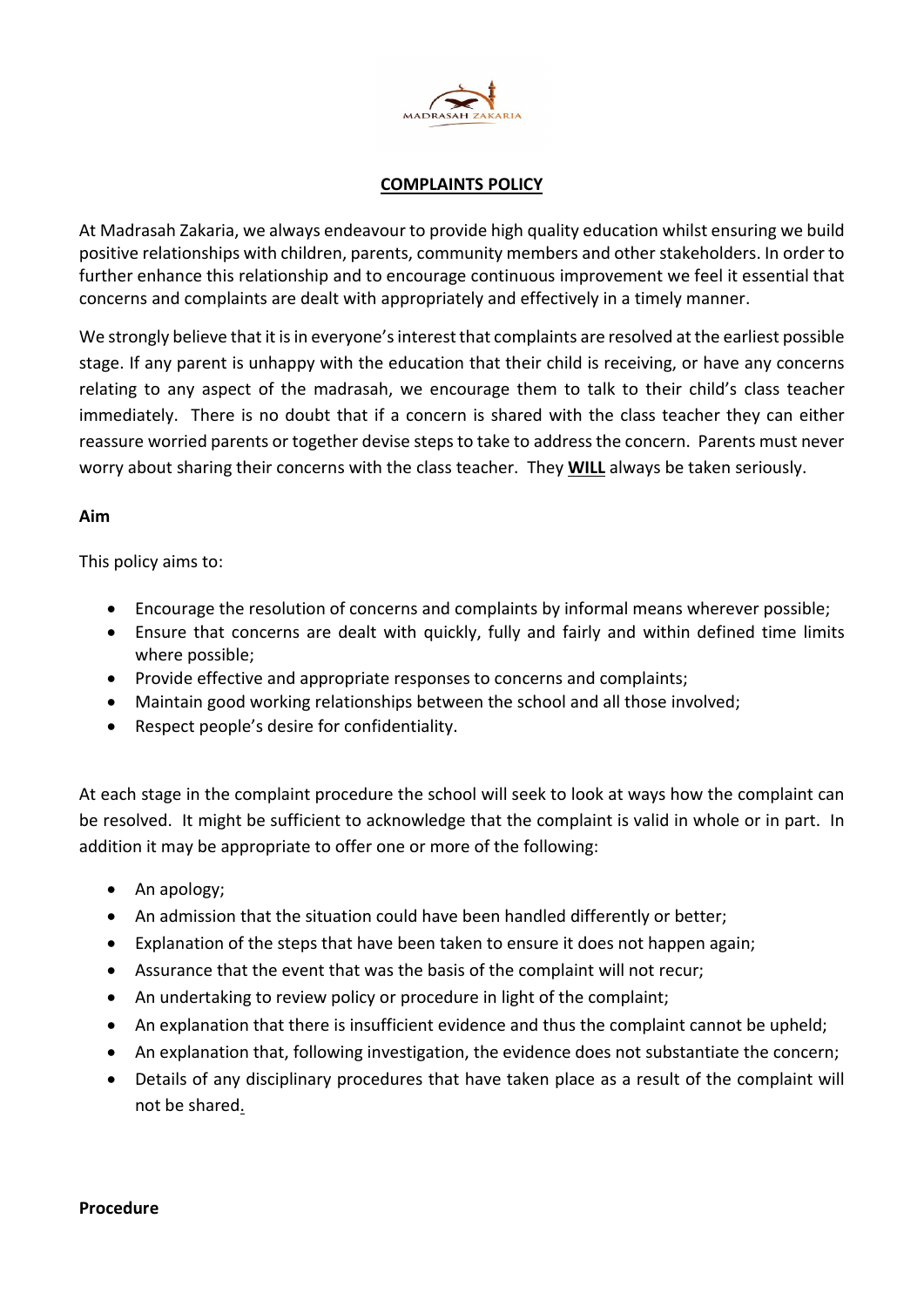

## Stage 1 (Informal): Complaint heard by staff member

Any parent who has a concern regarding their child's education should discuss the matter, in the first instance, with the child's class teacher. In our experience most matters of concern can be resolved positively in this way with apologies where necessary and agreed course of next steps to be taken.

There may be instances where the staff member may feel it appropriate to refer the matter the Headteacher. In this instance they will inform the parent and the Headteacher will deal with the complaint liaising with the class teacher as necessary and respond to within 5 days. If the response is unsatisfactory then the parent may wish to proceed to stage 2.

Stage 2 (Formal): Complaint heard by Headteacher

If a parent feels their concern is of a more serious nature, then they should make an appointment to see the Headteacher.

Parents will be informed of the outcome in writing within 10 working days of meeting the Headteacher.

The Headteacher may delegate the task of collating the information to another staff member but not the decision on the action to be taken.

Stage 3 (Formal): Complaint heard by Taleem Shura

If parents are not satisfied with the response from the Headteacher or that the complaint is about the Headteacher then they should write to the Taleem Shura to request that the complaint is considered further. The complaint must be made in writing stating the nature of the complaint and a brief summary of how the madrasah has handled it so far. He/she will acknowledge the receipt of the complaint in writing or by phone.

The complaint will be considered by the Taleem Shura. Parents will be informed of the outcome in writing within 15 days of when they acknowledge the complaint.

In the event that the complaint is about the Taleem Shura then parents should write to the Chair of Zakaria Masjid Committee.

Stage 4 (Formal): Complaint heard by the Zakaria Masjid Committee

If in the event that the complainant is still not satisfied after stage 3 then they can escalate the matter to the Zakaria Masjid Committee who will hear the complaint. The panel will comprise of nominated